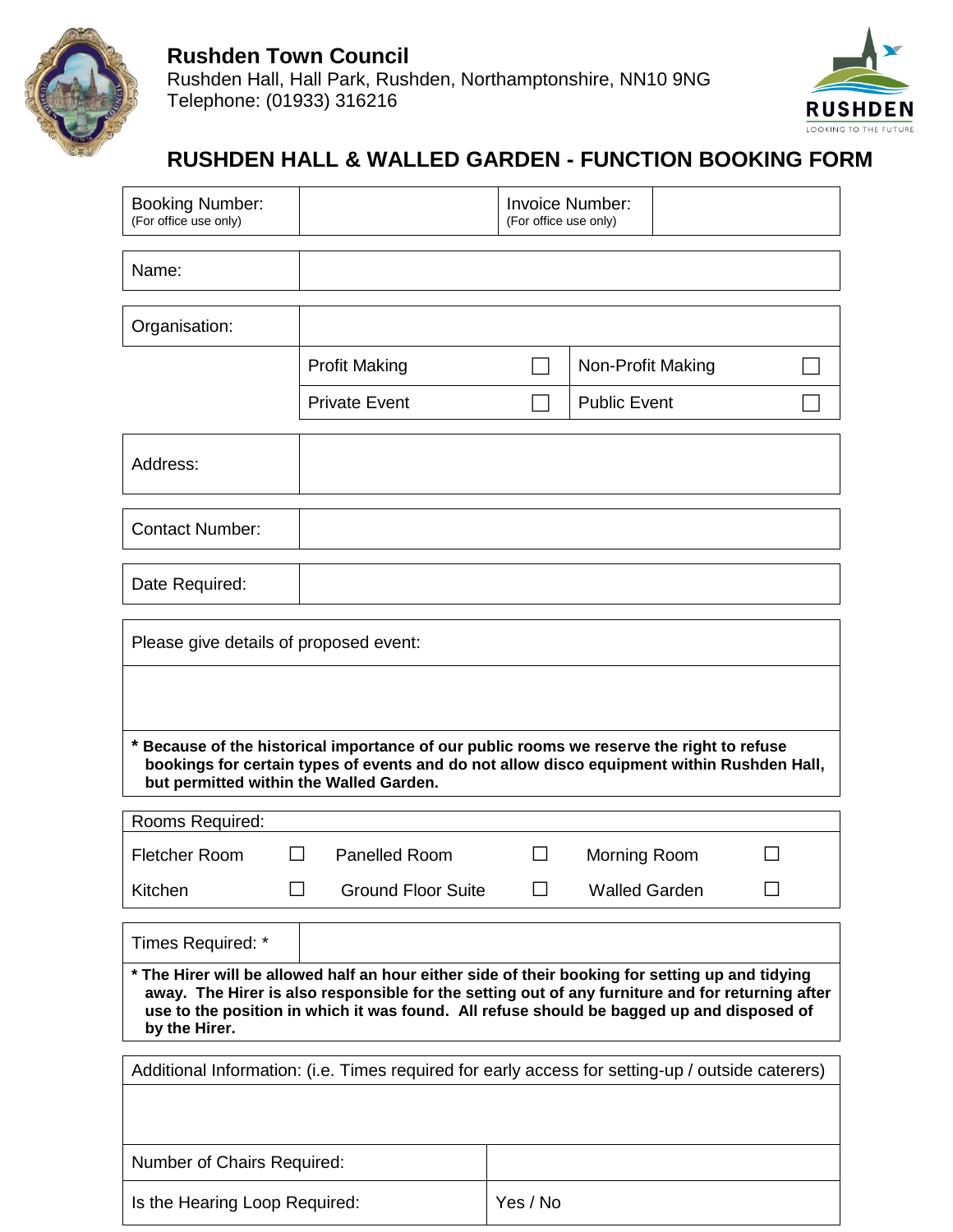| Hire Fee:<br>(Payable in full at least 1 month before the date of hire)                                                  | £ |  |  |  |  |
|--------------------------------------------------------------------------------------------------------------------------|---|--|--|--|--|
| * Indemnity Fee (if applicable):<br>(Payable at time of booking)                                                         | £ |  |  |  |  |
| Name of person and bank details to whom the Indemnity Fee to be made payable (this<br>also applies to any cancellation): |   |  |  |  |  |
| <b>Account Name:</b><br><b>Sort Code:</b><br><b>Account Number:</b>                                                      |   |  |  |  |  |
| * Please note an Indomnity Eoe may be required; please abook with Puchdan Town Council                                   |   |  |  |  |  |

**\* Please note an Indemnity Fee may be required; please check with Rushden Town Council for clarification.** 

Rushden Hall and Walled Garden has a Premises Licence authorising the following regulated Entertainment and Licensable activities:

| <b>Activity</b>                               | <b>Times</b>    | <b>Please Indicate</b><br><b>Proposed Activities</b> |
|-----------------------------------------------|-----------------|------------------------------------------------------|
| a. The performance of plays                   | $08.00 - 23.00$ |                                                      |
| (Walled Garden only)                          |                 |                                                      |
| b. The exhibition of films                    | $09.00 - 23.00$ |                                                      |
| c. Boxing or wrestling entertainment          | $09.00 - 22.00$ |                                                      |
| (Walled Garden only)                          | $(Mon - Sat)$   |                                                      |
| d. The performance of live music              | $09.00 - 23.00$ |                                                      |
| e. The playing of recorded music              | $09.00 - 23.00$ |                                                      |
| f. The performance of dance                   | $09.00 - 23.00$ |                                                      |
| g. Entertainments similar to those in $a - f$ | $09.00 - 23.00$ |                                                      |
| h. Making music                               | $09.00 - 23.00$ |                                                      |
| i. Dancing                                    | $09.00 - 23.00$ |                                                      |
| j. Entertainment similar to those in $h - i$  | $09.00 - 23.00$ |                                                      |
| k. The sale of alcohol                        | 11.00 - 23.00   |                                                      |

Have you indicated at (k) that alcohol will be available at your event?

.

If you have answered yes to the above question you will need to seek written permission from Rushden Town Council for a provision of a bar and we will require detailed information regarding the management of the sale of alcohol.

#### **FAILURE TO COMPLY WITH ANY OF THE ABOVE CONDITIONS WILL RESULT IN THE LOSS OF YOUR INDEMNITY FEE. PLEASE ALSO REFER TO OUR FULL CONDITIONS OF HIRE.**

Please Note: Rushden Hall does not provide catering for functions, neither do they provide marquees; these should be provided by the Hirer. The hire of the Walled Garden does not include the stage or electrics. These will be charged at an additional cost, should they be required.

| Hirer's Signature: | Name: | Date: |
|--------------------|-------|-------|
|                    |       |       |

I have read and agree to abide with the Conditions of Hire attached to this booking form and I have received a copy of the Fire Safety Regulations referred to therein.